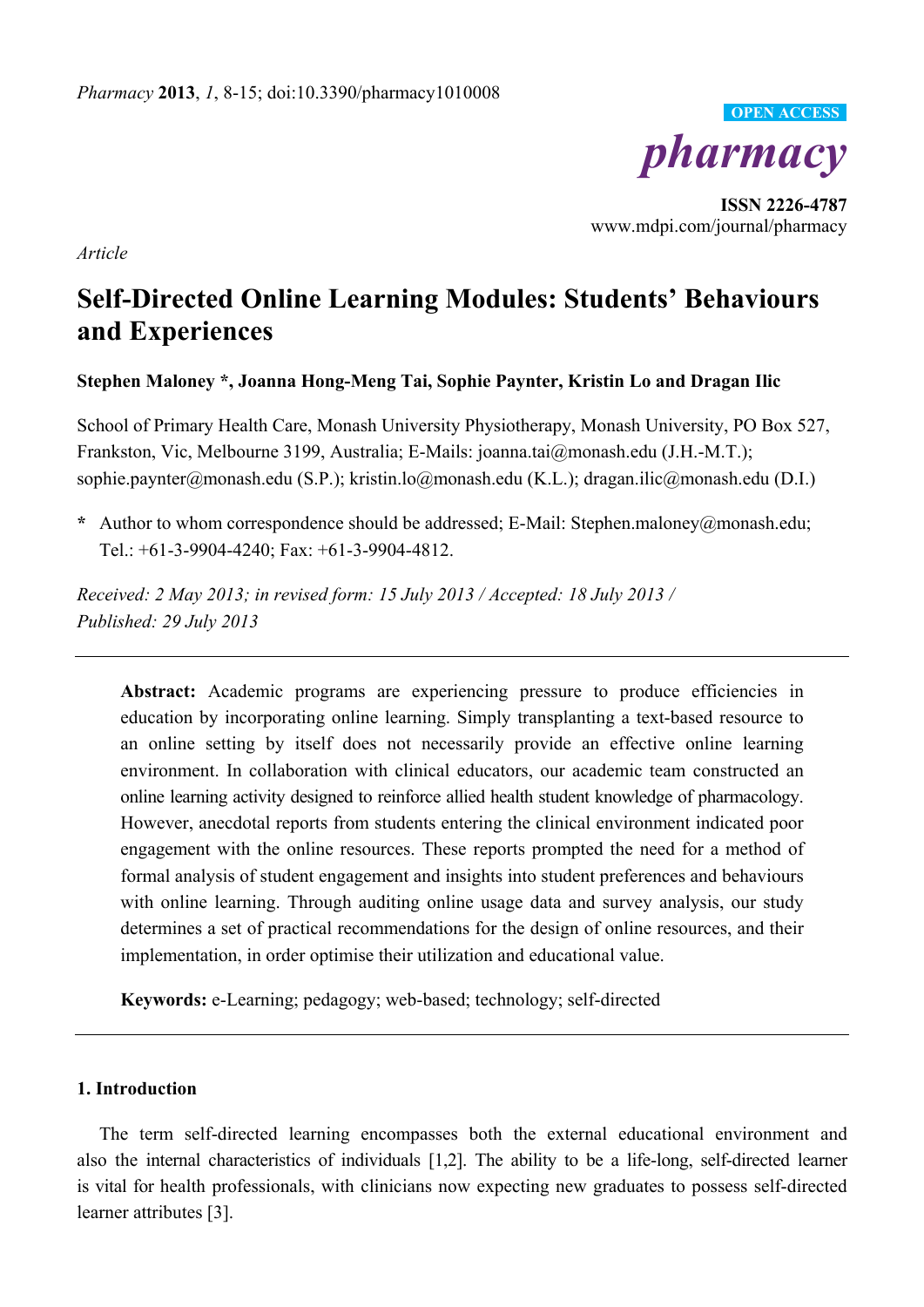Advances in the application of emerging technologies have led to greater incorporation of web-based teaching and learning activities into tertiary education [4]. Web-based delivery has influenced the learner's ability to access self-directed learning materials, and with the use of tracking and user-analysis software, it has also brought with it the ability for academics to monitor the degree of student interaction with these activities.

Self-directed learning in an online environment may assist in supporting student learning and performance during the transition to clinical education where access to university staff and learning opportunities may be diminished [5,6]. It may allow for university staff to influence the learning opportunities available to students to prevent the potential divide in competence created by the heterogeneity of clinical learning environments [7,8]. Self-directed learning may also offer flexibility of learning opportunities on campus to accommodate greater student numbers and pressure on teaching and learning resources in modern university curricula [9,10].

Making course resources available online can be a great advantage, especially when distance is an issue [11], however online learning resources are not a panacea for all issues relating to efficiency and student engagement. Hung (2010) identified that, for an online self-directed learning environment, there were two major components required for learners to effectively partake: familiarity with and the ability to operate technology, and being able to self-manage their learning [12]. Simply transplanting a text-based resource to an online setting by itself does not provide an effective online learning environment [13].

At Monash University, physiotherapy students utilise knowledge gained in preclinical semesters during their clinical placements in the final two years of the four-year program. Clinical educators had reported to the academic staff that pharmacology knowledge was an identified growth area for competent clinical practice. In response, academic staff created four self-directed quiz activities, progressing from basic pharmacological actions and principles to more complex clinical scenarios. These resources were promoted as optional resources to support clinical-practice. Students could utilise these self-directed learning modules to increase their awareness of the strengths and deficits in their knowledge and allow targeted revision to improve their clinical competence. With an online learning platform already well established, academic staff placed these self-directed modules online to allow increased flexibility in time and location of access. However, a large proportion of students chose not to utilise these resources. The lack of student participation prompted academic staff to question the design and construction of these resources, triggering an evaluation of the student behaviours and perceptions of this self-directed resource.

The primary aim of this evaluation was to determine a set of recommendations, from the Monash experience, for optimising the utilisation and educational value of online self-directed learning activities. The secondary aim was to improve the learning support available to students in their transition from novice to expert clinician, through a deeper understanding of student experiences and utilisation of an online self-directed learning module.

## **2. Methods**

#### *2.1. Participants*

Third year physiotherapy students completing their last campus based unit in semester one, and their first clinical education based unit in semester two were invited to participate in the study by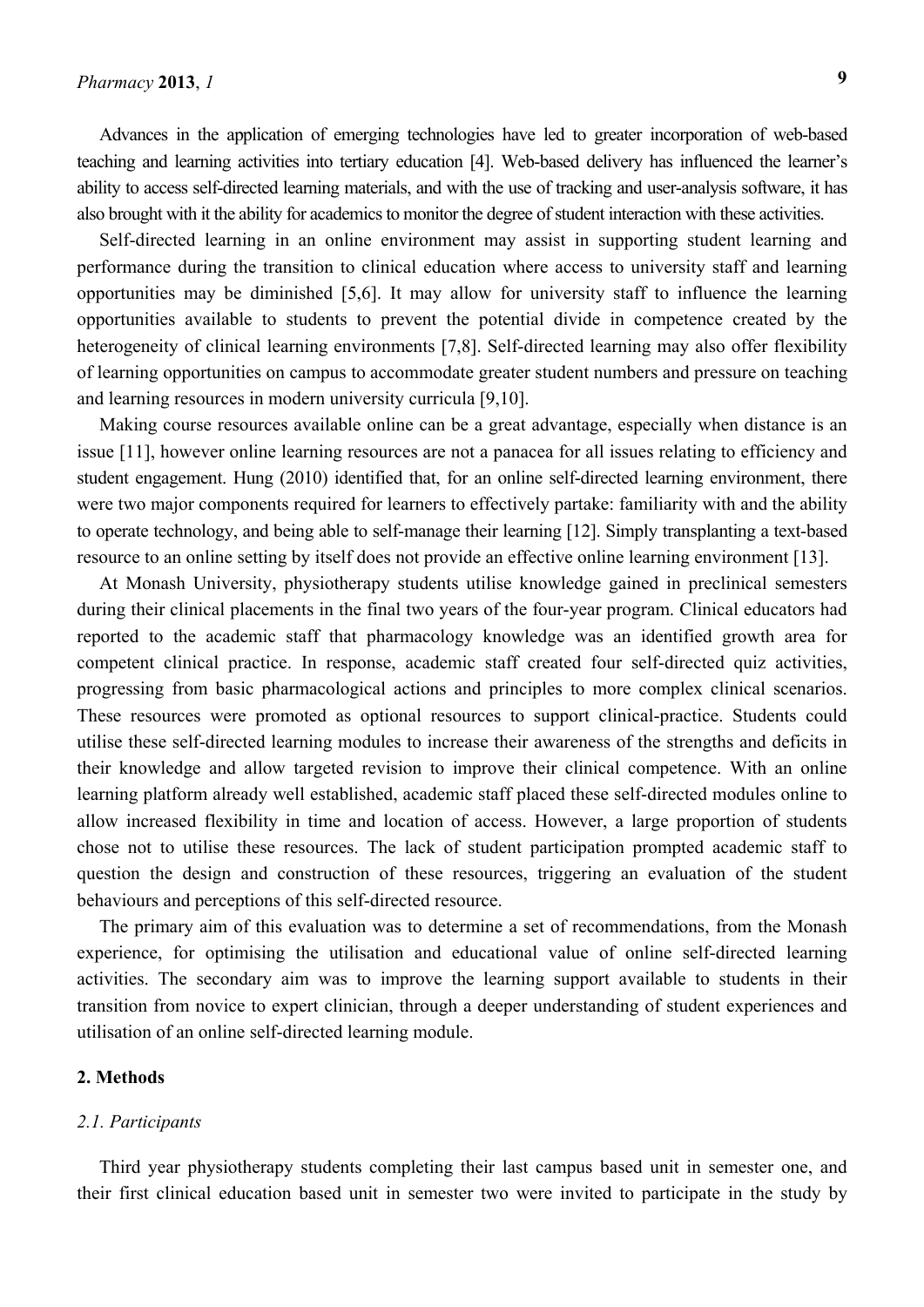allowing access to their usage data throughout the academic year, and contribute to the anonymous survey data on their experiences.

## *2.2. Activity Design*

Student interaction with four online self-directed learning modules was observed, with each module increasing in the complexity and competency of pharmacology knowledge required to complete the quiz: (1) titled "basic terminology and principles of pharmacology", (2) "classes of drug action and mechanisms of action", (3) "medication use and varieties", and (4) "clinical decision making (applied scenarios)".

Students interacted with the online self-directed learning modules via the online learning system "Blackboard". At the beginning of semester 1, year three, students were informed on how to access the quizzes, their purpose, and the clinical relevance of the resources by way of sharing the feedback staff had received from clinicians indicating that the previous student cohort they had encountered lacked strong skills in applying pharmacology knowledge to live clinical situations. Students were also informed that the modules were not compulsory to complete, but were there to help identify and address knowledge deficits in the topic area. The modules were not supervised by staff, and no staff involvement in the modules was scheduled, although staff were happy to clarify any information or answer any student questions if the need arose.

At the completion of the module, students received immediate automated feedback indicating their performance, such as their grade for the questions undertaken, along with the answers to each question, and reasoning as to why that answer was correct. Students were able to work collaboratively if they chose to.

#### *2.3. Data Collection*

The study was of a mixed method design. A retrospective audit of student engagement with online modules, and a prospective survey utilizing open text and Likert scale responses to gain deeper insights into explaining the students' degree of engagement.

Quantitative audit data on students' module usage was collected by the online learning system "Blackboard". The online system logs students' access times, duration of interactions and grades for any completed quiz activities.

Separate to the collection of online usage data, participants took part in an anonymous survey aimed at capturing their perceptions of their experiences with the online module and insights into the low levels of participation. Students were asked to indicate their level of agreement with listed statements using a five point Likert scale, ranging from strongly disagree to strongly agree. The statements were, (1) the self-directed learning activities assisted me to evaluate my current strengths/weaknesses, and (2) the self-directed learning activities were more effective than self-reflection in evaluating strengths and weaknesses in my knowledge or performances. Students were also asked, "if the resources had assisted you in identifying weaknesses in knowledge or performance, did you re-directed your study to address the identified weakness?" and "did you re-take the quiz at a later date to assess your change in knowledge?" The survey concluded by asking the students "what factors would make you more likely to undertake the online self-directed learning modules?" No other questions were asked within the survey. As no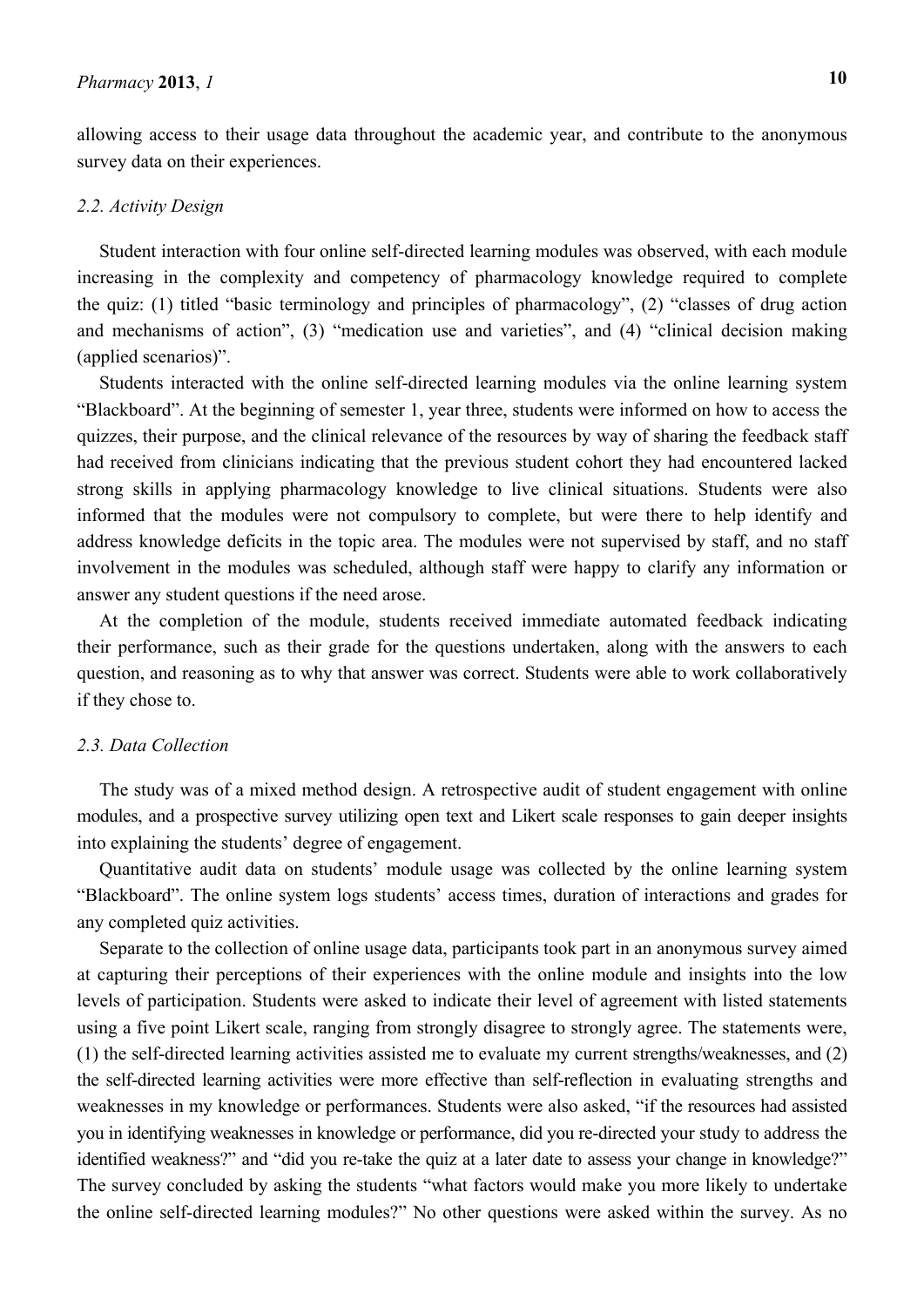pre-existing validated surveys met the needs of the research question, a survey was created by the authorship team, without measured content-validity. Our operational definition of "self-directed" was that the students undertake the learning activity without supervision or formal guidance. Student engagement was the voluntary willingness to undertake the learning activities, measured through accessing and completing the learning resources provided.

Ethics approval was obtained by the Monash University Human Research Ethics Committee, approval number CF10/0255-2010000099.

#### *2.4. Analysis*

Descriptive statistics were utilised for analysing quantitative data including student usage data and Likert scale responses (1 = strongly disagree, 2 = disagree, 3 = neutral, 4 = agree, 5 = strongly agree). Open test responses were collated and were assessed using content analysis by two authors. Common themes from each of the independent analyses were collated and discussed, before conclusion on the final themes was achieved [14].

### **3. Results**

## *3.1. Online Usage Data*

Audit data logged by the online learning system "Blackboard" identified that 32 of 51 (63%) of students completed at least one pharmacology self-directed learning module throughout the year  $[n(\%)$ , 3 (6%) completed one module only, 7 (14%) completing two modules only, 7 (14%) completing three modules only, and 15 (29%), completing all four modules available]. Student activity mainly occurred on-campus, prior to clinical placements, however the web-based resources continued to be accessed during the students' clinical placements.

#### *3.2. Student Survey*

Of the 51 students within the cohort, 15 (30%) surveys were returned.

Two central themes emerged as to why students limited their engagement with the self-directed online learning modules, (1) insufficient time and (2) differing study priorities. Students remarked that:

*"Some [modules] were incredibly long and time consuming." "Did not prioritise them for clinical revision and in the end I ran out of time."* 

One student pointed out they did not have access to the Internet at their rural placement accommodation in order to access the online material.

The majority of students who participated in the survey agreed or strongly agreed that the quizzes helped them identify strengths and weaknesses in learning (strongly agree =  $14\%$ , agree =  $72\%$ , neutral  $= 14\%$ , disagree  $= 0\%$ , strongly disagree  $= 0\%$ ). However, students felt more neutral about selfdirected activities being better than reflection for learning (strongly agree  $= 14\%$ , agree  $= 43\%$ , neutral  $= 29\%$ , disagree  $= 14\%$ , strongly disagree  $= 0\%$ ).

Of the 15 respondents who identified an area of weakness in their knowledge from completing a module, 27% reported that they failed to act upon addressing the known knowledge deficit, and 66%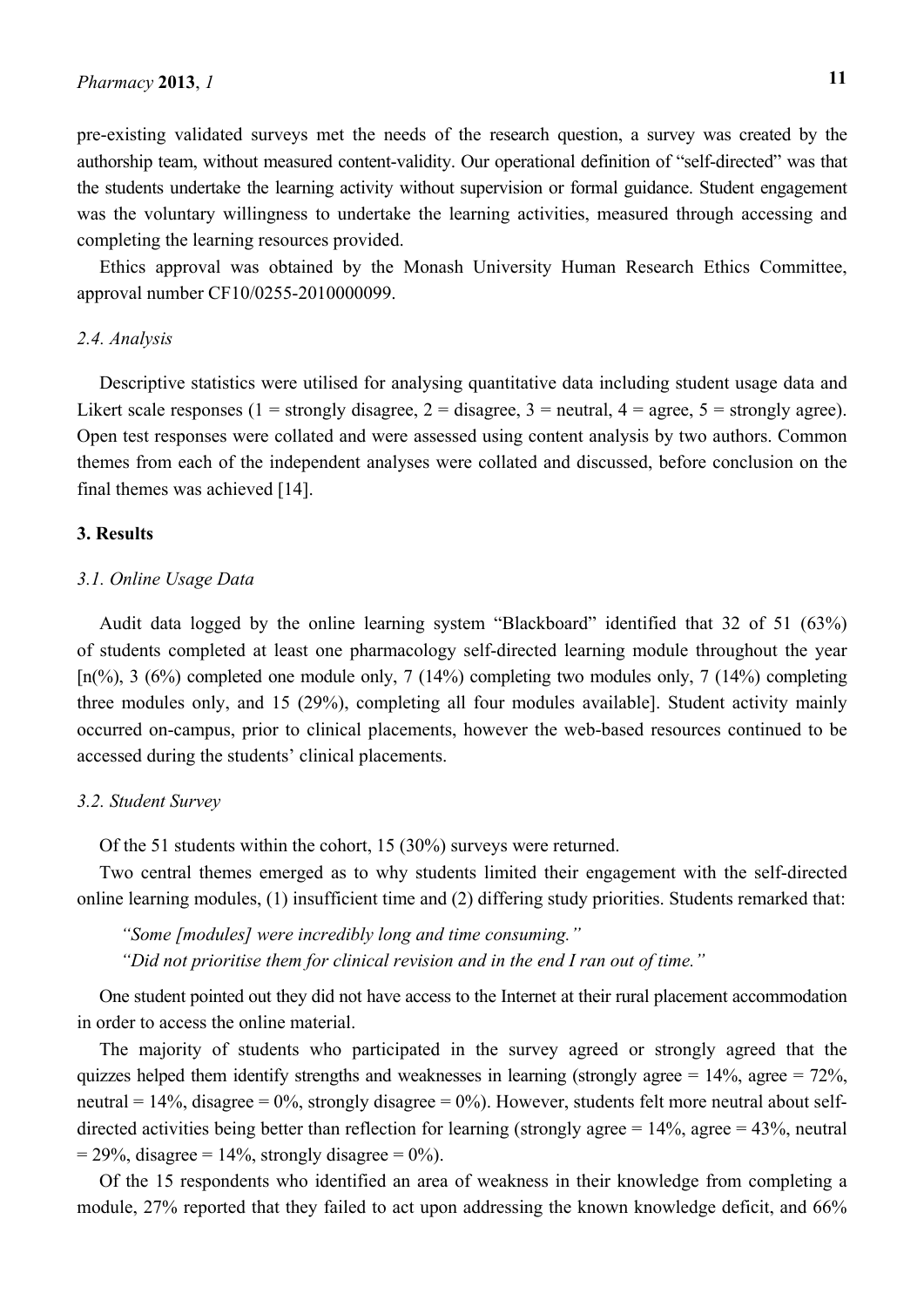of respondents noted that they did not re-attempt a quiz after receiving feedback on performance. The reasons for this included: already knowing the answers from completing the quiz initially, a lack of time, and differing study priorities.

Table 1 documents suggestions given by students to increase engagement with the self-directed learning modules.

**Table 1.** Common student recommendations for improving student engagement in the self-directed online activities.

| Themes presented by students for<br>improving student engagement | <b>Illustrating Participant Quote</b>                                                                          |
|------------------------------------------------------------------|----------------------------------------------------------------------------------------------------------------|
| More time efficient                                              | "not take too much time", "not as time consuming"                                                              |
| More enjoyable                                                   | "if they were funner[ $sic$ ]?"                                                                                |
| Cover a wider range of topics                                    | "A revision section for each semester with multiple parts so<br>you can test yourself especially before exams" |
| Contained more clinically based scenarios                        | "More clinical scenario cases"                                                                                 |

### **4. Discussion**

Usage patterns matched McNulty (2009) where the majority of students used resources sparingly while a few students used all the resources numerous times [15]. Peaks in resource use before exams may indicate students undertaking revision prior to exams, to self-test their knowledge and identify strengths and weaknesses for revision.

Uptake of the constructed self-directed resource by students was low. The strongest survey themes emerging for explaining the low uptake were reports of: being time-poor, not being able to make time for the modules, and not finding the modules enjoyable. These reports highlight difficulties students experienced in establishing time-management and learning priorities. It is also possible that students already possessed strong beliefs of their own knowledge gaps along with established methods for targeting these deficits, diminishing their perceived need to undertake the learning activity. Reducing the length of each module, perhaps using a random sample of five quiz questions rather than fifteen questions, may have provided students with a more efficient snap-shot of their abilities and appeared less daunting to their competing time-commitments. Students could then repeat the quiz as desired, with a new sample of questions appearing with each attempt. However, decreasing the quantity of content within the modules may also adversely affect its perceived usefulness by students in identifying knowledge deficits.

The need for guidance and direction, even within self-directed learning activities, has been expressed previously [16]. Students require learning structure, frequent feedback, and reassurance that they are learning about the prescribed topics in the correct manner. Additional learning supports that could have assisted uptake by students may have included a learning schedule, prompting students via electronic diary or email systems, to undertake the self-directed resource quiz at varying stages throughout the semester.

With assessment being a key driver to learning, making quiz participation a hurdle requirement may have provided a new student drive to undertake the self-directed resources, although this may have been counterproductive to the adult learning skills trying to be fostered.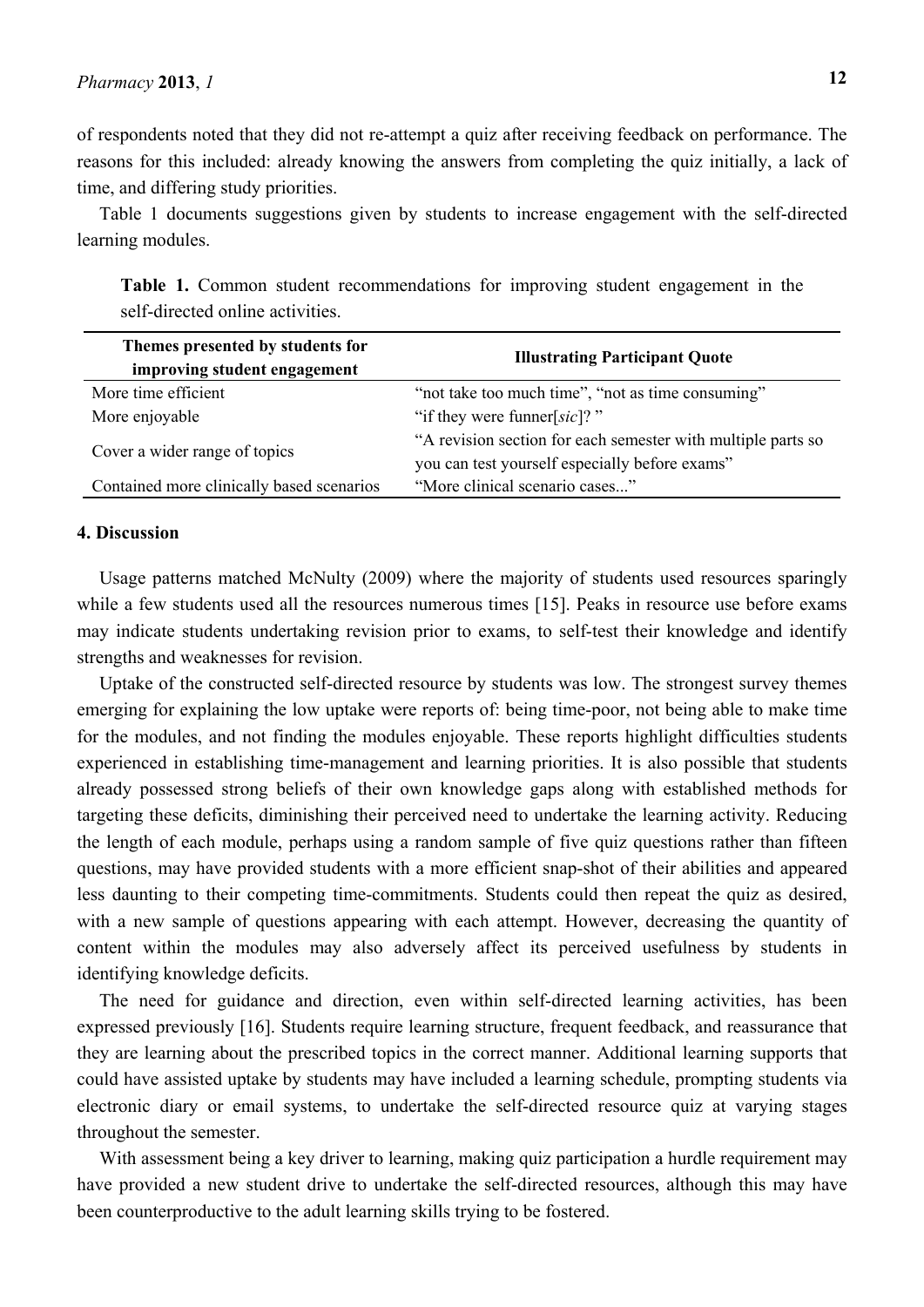Results from the usage data and student surveys indicate a number of complex interactions occurring between the barriers and facilitators to student engagement. These interactions affect the uptake and perceived educational value for this form of self-directed resource. These interactions can be broadly categorised into drives, distractions, supports, and design factors. Drives, such as a student's desire for feedback, or a perceived need for revision in the resources applied study topic, contribute to students' increased use of a learning tool. On the other hand, distractions for students may include competing learning tasks, or students' competing academic and social foci. Resource supports include items that guide and facilitate student access and engagement. Further resource supports could have been applied in this instance by providing further information on how, when and why the modules were best utilised. Finally, the design of the learning tool itself is a contributing factor to student engagement. Even if the tool meets a student's requirements in terms of content, resources that are unattractive in presentation, duration and interactivity may deter student participation. Compared to the complex, colourful and entertaining computer programs and held device applications available, it is not surprising that our text-based module with minimal graphic content may have reduced students' participation. Careful design of self-directed learning activities, especially online modules, should remain a priority during development.

The interactions of these findings have been expressed as a conceptual model in Figure 1.

Figure 1. Conceptual model of student and resource considerations for maximising educational value.



#### **5. Conclusions**

Students utilised the self-directed learning modules designed for supporting transition of skills and knowledge to the clinical environment in a predictable manner, with peak usage occurring before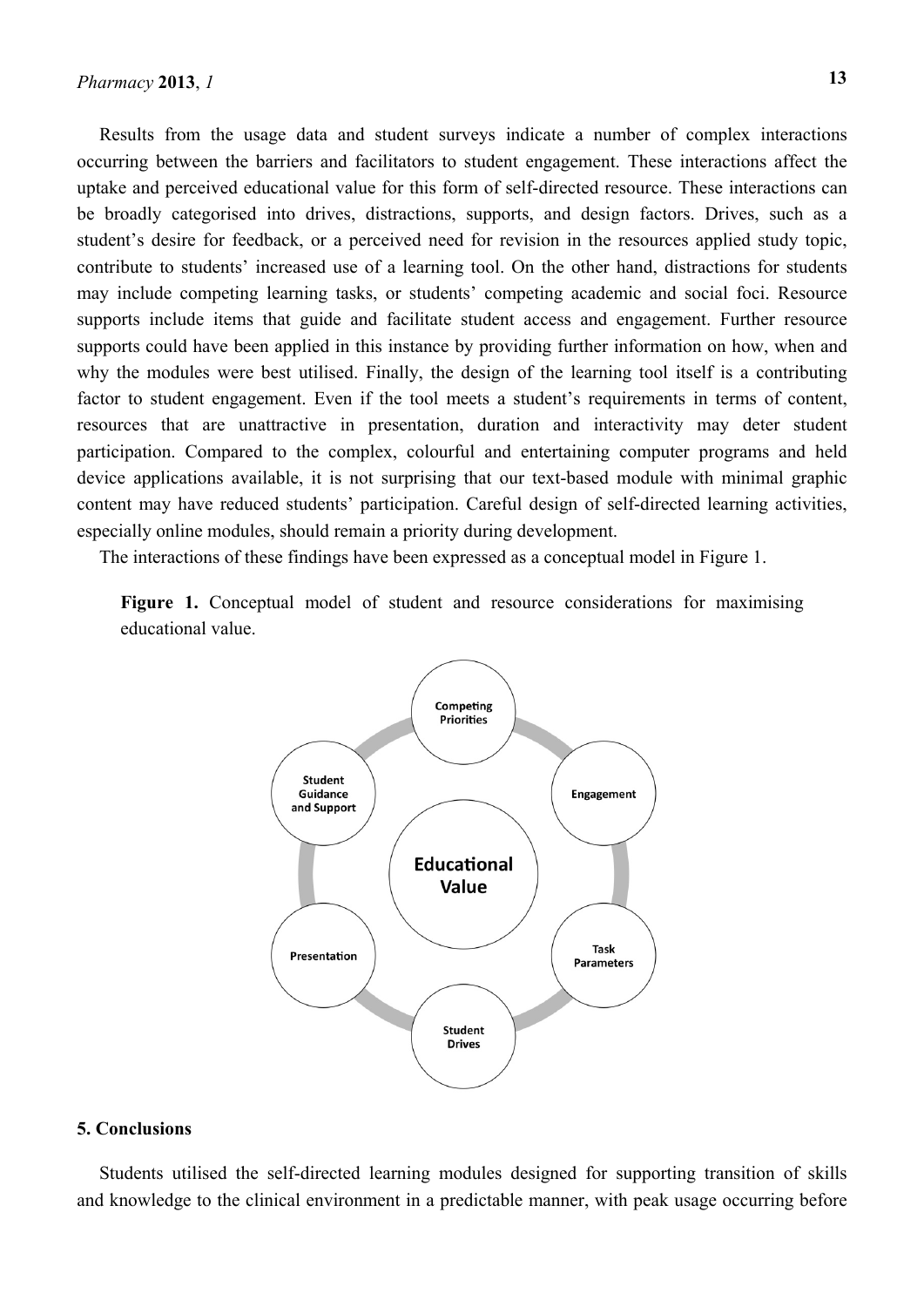examinations. Students declared that the resources were valuable for identification of knowledge deficits and facilitated targeted revision. Less consensus existed on whether this benefit was superior to their own general reflection on abilities.

From the perspective of the Monash academic staff that constructed the resources, student uptake was considered unacceptably low for effectively supporting learning in the designated student cohort, and therefore an ineffective return for staff time-investment. The student survey data revealed a number of compelling concepts and recommendations that could have been incorporated into the design, implementation and support of these electronic resources to ensure optimum uptake and educational value.

The research team would make the following recommendations for other academics looking to create similar self-directed resources to support the further development of clinical-based skills for on-campus or clinical education based students:

- Keep the resource as time-efficient as possible. Allow students to revisit the task for further questions/participation, rather than deliver the resource in a daunting bolus.
- Consider learning supports to facilitate student engagement *i.e.* recommended learning schedule with email reminders.
- Ensure the task has a strong link to a clinical context.
- Consider what distracters can be removed from the student schedule at the time of implementation.
- Incorporate a mechanism for student feedback and refinement of the task activities.
- Evaluate student engagement via online learning system reporting features, to ensure adequate uptake and utilisation of the resource is being achieved.
- Use eye-pleasing presentation formats including images and digital multimedia where appropriate.

The educational value and return on staff investment of self-directed resources placed into the online environment cannot be assumed. Although these resources have the ability to support skill transition to the clinical environment, optimal educational value for self-directed resources requires careful consideration of both the resource design, and strategy for its implementation.

## **Conflict of Interest**

The authors declare no conflict of interest.

# **References**

- 1. Brockett, R.G.; Hiemstra, R. A conceptual framework for understanding self-direction in adult learning. In *Self-Direction in Adult Learning: Perspectives on Theory, Research, and Practice*; Routledge: London and New York, UK and USA, 1991
- 2. Candy, P. *Self-Direction for Lifelong Learning: A Comprehensive Guide to Theory and Practice*; Josey-Bass Publishers: San Francisco, CA, USA, 1991.
- 3. Jette, D.U.; Bertoni, A.; Coots, R.; Johnson, H.; McLaughlin, C.; Weisbach, C. Clinical instructors' perceptions of behaviors that comprise entry-level clinical performance in physical therapist students: A qualitative study. *Phys. Ther.* **2007**, *87*, 833–843.